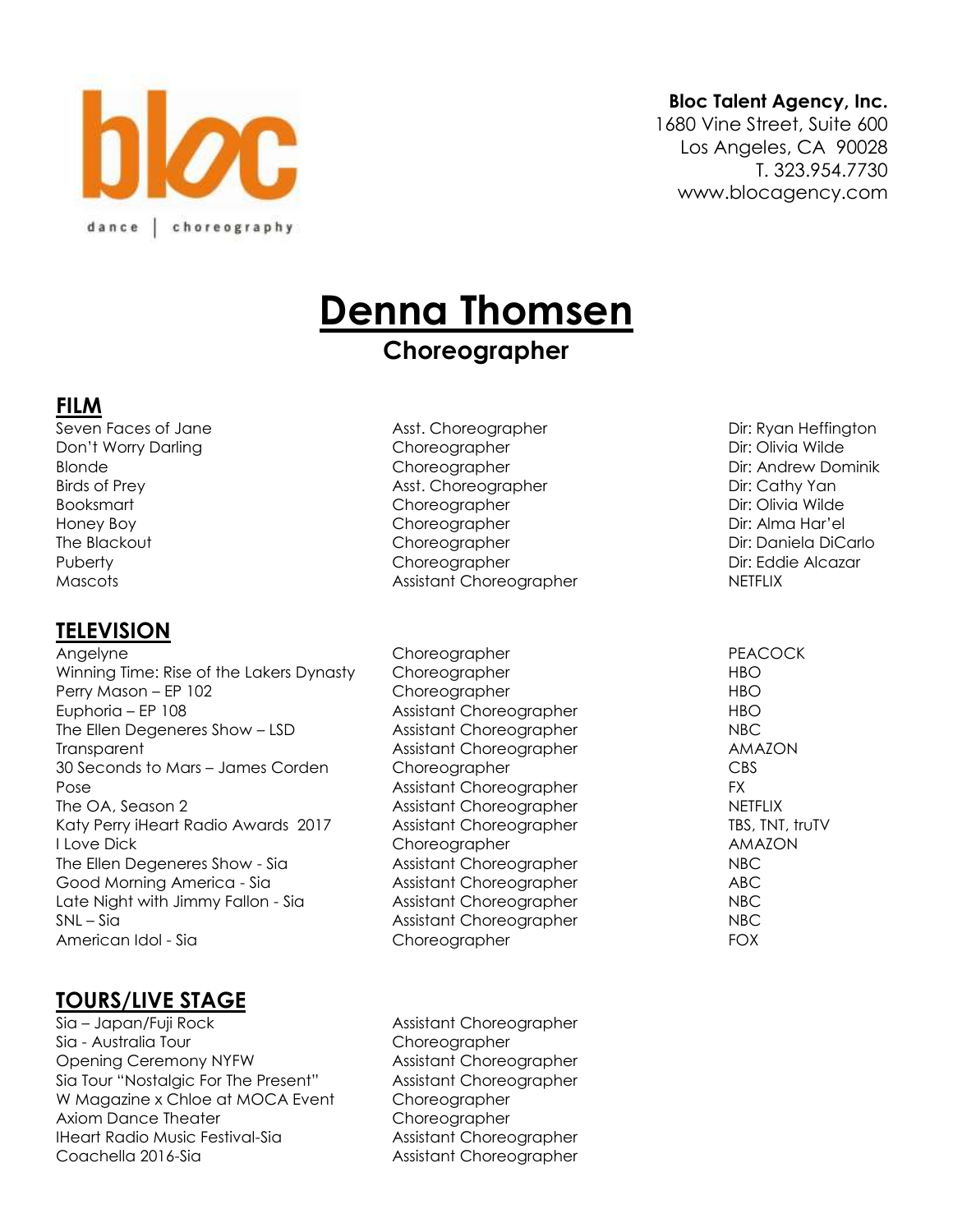### **TOURS/LIVE STAGE-continued**

YOUTUBE Event-Sia Choreographer Sia: An Evening With Women Charity Event Assistant Choreographer August Getty X David LaChappelle Event Assistant Choreographer

#### **MUSIC VIDEOS**

San Fermin "The Hunger" Choreographer/Dancer Dir: Benjamin Kutsko Paul McCartney "Who Cares" Asst. Choreographer Dirs: Brantley Gutierrez

Abir "Tango" Choreographer Dir: Frank Borin Dir: Frank Borin My Little Pony "Rainbow" Assistant Choreographer Dir: Daniel Askil Japanese House Choreographer Prod: Jason Baum Willy William "Voodoo Song" Choreographer Dir: Mister Whitmore Capital Cities "Vowels" Choreographer Capital Cities "Vowels" Choreographer Dir: Rémy Cayuela Howling "Stole the Night" Choreographer Choreographer Dir: Ry Cuming Tove Lo "Cool Girl" Choreographer Choreographer Dir: Tim Erem MISHCATT "Another Dimension" Choreographer Paul McCartney "Say Say Say" Assistant Choreographer Dir: Bob Giraldi Sia "Elastic Heart" Assistant Choreographer Dir: Daniel Askill Sia "Big Girls Cry" Assistant Choreographer Dir: Daniel Askill Frenship "Capsized" Choreographer Choreographer Dir: Andrew Donoho Tesla Boy "Circles" Choreographer Dir: Ryan Patrick

## **COMMERCIALS**

Airbnb - Strangers Choreographer Dir: Kim Gehrig ZocDoc Choreographer Dir: Hannah Lux Davis Volkswagen Choreographer Prod: Feliz LA Moschino Choreographer Dir: Jeremy Scott Ripslinger **Assistant Choreographer Prod: Somesuch** Assistant Choreographer Prod: Somesuch Converse Converse Choreographer Choreographer Prod: Object & Animal SK-II Assistant Choreographer Prod: Great Guns Reebok "Storm the Court" Choreographer Choreographer Dir: Tom Noakes Secret "#IdRatherGetPaid" Choreographer Dir: Raine Allen-Miller Warby Parker Choreographer Choreographer Prod: Subtractive Target Choreographer Diesel Choreographer Dir: Jovan Todrovic Apple HomePod "Welcome Home" Assistant Choreographer Dir: Spike Jonze KFC **Choreographer Prod: Biscuit Filmworks** Choreographer Prod: Biscuit Filmworks Cointreau **Cointreau Assistant Choreographer** Holiday-Sway-Apple Choreographer Prod: Timory King Martini Rossi **Assistant Choreographer** Dir: Autumn DeWilde Lululemon Choreographer Prod: Cybelle Nguyen Kirin Beer Choreographer Google Phone **Assistant Choreographer** Dir: Autumn De Wilde Samsung Choreographer Jockey Choreographer Dir: Isaac Ravishankara Sonos Speakers Choreographer

#### **ARTIST DEVELOPMENT**

Morgan Beard

and Ryan Heffington